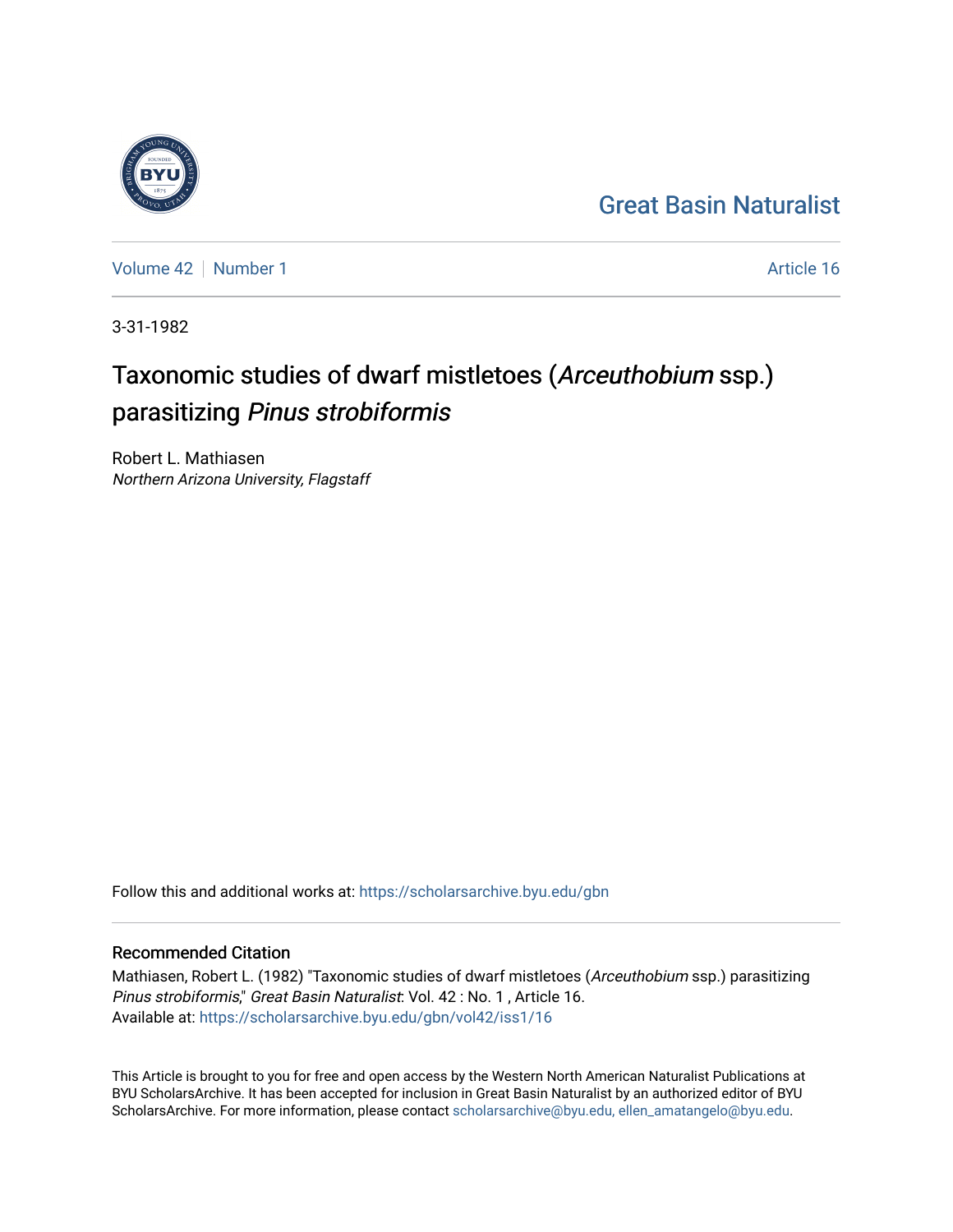# TAXONOMIC STUDIES OF DWARF MISTLETOES (ARCEUTHOBIUM SPP.)<br>PARASITIZING PINUS STROBIFORMIS

#### Robert L. Mathiasen'

ABSTRACT.- Analysis of morphological characters of Arceuthobium apachecum and A. blumeri indicates there are<br>several geographically consistent differences between these taxa, which supports their current classification at specific level. Shoot height and perianth lobe number exhibited considerable geographic variation, and some morphological characters examined were continuous. Peak flowermg and seed dispersal periods for these species differed slightly. Altitudinal, seasonal, and latitudinal variations in flowering and seed dispersal were detected and may be re-<br>sponsible for the differences in phenology between these taxa.

Dwarf mistletoes (Arceuthobium spp.) are the most serious disease agents of conifers in the southwestern United States. Many of the North American species of Arceuthobium were described by Engehnann in the 1800s (Gray 1850, Watson 1880). Gill (1935) pre pared the first comprehensive monograph of the genus, in which he reduced several previously recognized fall-flowering species to host forms of A. campylopodum Engelm. Gill designated forms of A. campylopodum ex clusively on the basis of host relationships be cause he recognized few morphological dif ferences between these taxa. In Gill's system A. campylopodum Engelm. forma blumeri (Engelm.) Gill encompasses the dwarf mistletoes that parasitize sugar pine {Pinus lambertiana Dougl.) and western white pine (Pinus monticola Dougl.) in California and Oregon and those that parasitize south western white pine (Pinus strobiformis Engelm.) in Arizona and New Mexico. Hawksworth and Wiens (1965, 1970, 1972) described several new species of Arceuthobium from Mexico and the Western United States and reported that many of Gill's host forms could be distinguished morphologically and physiologically, including A. campylopodum f. blumeri and f. cyanocarpum (A. Nelson) Gill. They separated f. blumeri into three species, A. californicum Hawksw. & Wiens, A. apachecum Hawksw. & Wiens, and A. blumeri A. Nelson, based on morphology, phenology, and geographic distribution. Arceuthobium apachecum exclusively para-

sitizes Pinus strobiformis and is distributed from the Santa Rita and Chiricahua Mountains of southern Arizona north to east central Arizona and west central New Mexico, with one population known from northern Coahuila, Mexico (Hawksworth and Wiens 1972, Mathiasen 1979). Arceuthobium blu meri parasitizes Pinus strobiformis and Pinus ayacahuite var. brachyptera Shaw (Mexican white pine) and is distributed from the Huachuca Mountains, Arizona south through the Sierra Madre Occidental to southern Durango, Mexico, with one population known from Nuevo León, Mexico (Hawksworth and Wiens 1972, Mathiasen 1979). Arceuthobium apachecum and A. blumeri are morphologically similar, but can be distinguished by shoot color, shoot height, growth habit, and number of perianth lobes of staminate flowers (Hawksworth and Wiens 1972). Few data, however, were available on the phenology of these species (Hawksworth and Wiens 1972), and because of their morphological similarity their specific status has been questioned (Kuijt 1973). This study was undertaken to provide more information on the morphological and physiological characters of these two taxa.

#### MATERIALS AND METHODS

Measurements and observations of morphological characters were made on 21 populations of A. apachecum and 18 populations of A. blumeri distributed throughout their ge ographic ranges. Specimens examined were

<sup>&#</sup>x27;School of Forestry, Northern Arizona University, Flagstaff, Arizona 86011.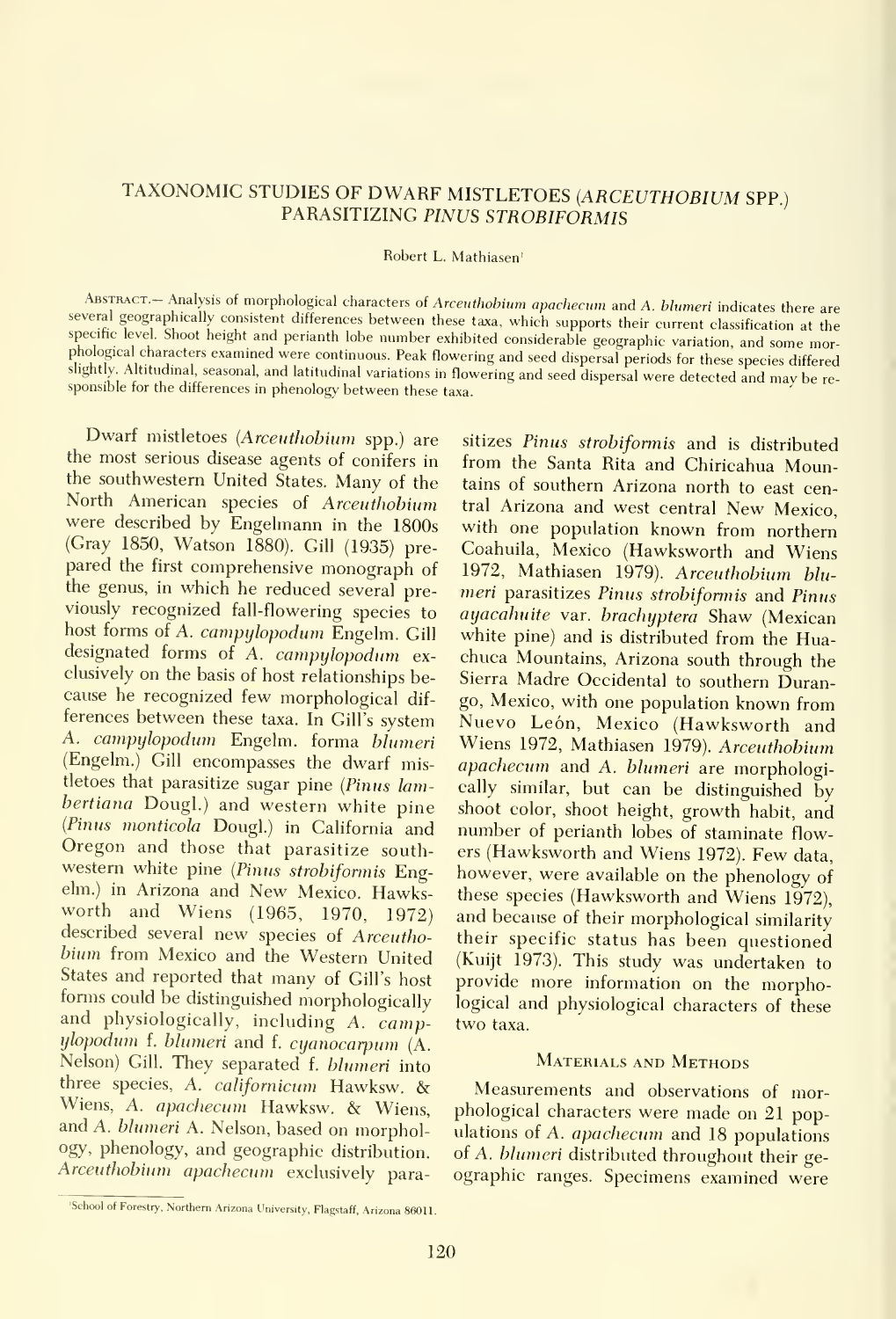collected by the author in 1975 and 1976 or were previously deposited at the U.S. Forest Service, Forest Pathology Herbarium, Fort Collins, Colorado (FPF) or the University of Arizona Herbarium, Tucson, Arizona (ARIZ). The specimens examined represent essentially all the material that has been collected for these species. Measurements and observations were made for the following morphological characters: staminate and pistillate shoot height, pistillate shoot basal diameter, staminate and pistillate shoot color, and shoot growth habit (all measurements and observations for dominant shoots of nonsystemic in fections only); length and width of staminate spikes in summer; staminate flower diameter; perianth lobe number and color; mature fruit length, width, and color; mature seed length, width, and color. The original measurements of shoot height made for these taxa by Hawksworth and Wiens (1972) were avail able and were included in obtaining mean, maximum, and minimum values for this character.

Observations of flowering and seed dis persal for both species were made in Arizona and New Mexico in the summer and fall of 1973 through 1976. The species, location, elevation, and date were recorded for each field observation, and flowering and seed dis persal were each rated as not started, started but not near peak, near peak, past peak but not completed, and completed. Phenological data were examined by weekly periods for all observations from <sup>1</sup> July through <sup>2</sup> November to determine the approximate periods of flowering and seed dispersal for both species.

#### **RESULTS**

Mean heights of staminate and pistillate shoots of A. blumeri were approximately 1.5 cm greater than those of A. apachecum, and maximum shoot heights of A. blumeri were also twice those of A. apachecum (Table 1). Nevertheless, analysis of shoot heights for these taxa using the method for comparing two sample means described by Cochran and Cox (1957) for samples with unpaired obser vations and unequal variance indicates that the differences are not significant at the 5 percent level. Analysis of separate populations from east central Arizona to southern Durango, Mexico, indicates that shoots are smallest for the northern populations of both species and largest for the southern populations (Table 2). In addition, shoot heights are approximately the same for these taxa in southern Arizona (Table 2). Shoots of A. blu meri vary in color from light green to straw or gray, and those of A. apachecum vary from yellow-green to blue or reddish. Both species parasitize Pinus strobiformis, but their growth habit is different on this host. Shoots of A. apachecum are consistently densely clustered around the host branch and may even completely obscure the branch. Shoots of A. blumeri are more scattered and are rarely densely clustered on a branch.

Lateral staminate spikes are larger for A. blumeri (means  $12 \times 2$  mm) than for A. apachecum (means  $7 \times 1$  mm). The mean diameter of staminate flowers of A. blumeri is larger than that of A. apachecum, but their

TABLE 1. Comparison of selected morphological characters of Arceuthobium apachecum and Arceuthobium blumeri.

|                      | A. apachecum |                |     |                               |                                | A. blumeri |      |     |                               |                 |
|----------------------|--------------|----------------|-----|-------------------------------|--------------------------------|------------|------|-----|-------------------------------|-----------------|
| <b>CHARACTER</b>     |              | Mean Max. Min. |     | No.<br>populations<br>sampled | No.<br>measured Mean Max. Min. |            |      |     | No.<br>populations<br>sampled | No.<br>measured |
| Shoot height (cm)    |              |                |     |                               |                                |            |      |     |                               |                 |
| Pistillate           | 4.7          | 9.5            | 2.5 | 21                            | 254                            | 6.1        | 18.0 | 3.0 | 18                            | 218             |
| Staminate            | 3.4          | 7.5            | 2.0 | 16                            | 194                            | 5,0        | 16.0 | 2.0 | 14                            | 107             |
| Shoot basal diameter |              |                |     |                               |                                |            |      |     |                               |                 |
| $(mm)$ (Pistillate)  | 1.7          | 4.4            | 0.8 | 21                            | 234                            | 2.0        | 3.4  | 1.2 | 18                            | 193             |
| Staminate flower     |              |                |     |                               |                                |            |      |     |                               |                 |
| $diameter$ (mm)      | 2.9          | 4.2            | 2.2 | 10                            | 296                            | 3.2        | 4.4  | 2.0 | 6                             | 146             |
| Mature fruit (mm)    |              |                |     |                               |                                |            |      |     |                               |                 |
| Length               | 3.2          | 4.0            | 2.6 | 14                            | 310                            | 3.5        | 4.0  | 2.0 | 10                            | 175             |
| Width                | 1.9          | 2.4            | 1.4 | 14                            | 310                            | 2.0        | 2.4  | 1.6 | 10                            | 175             |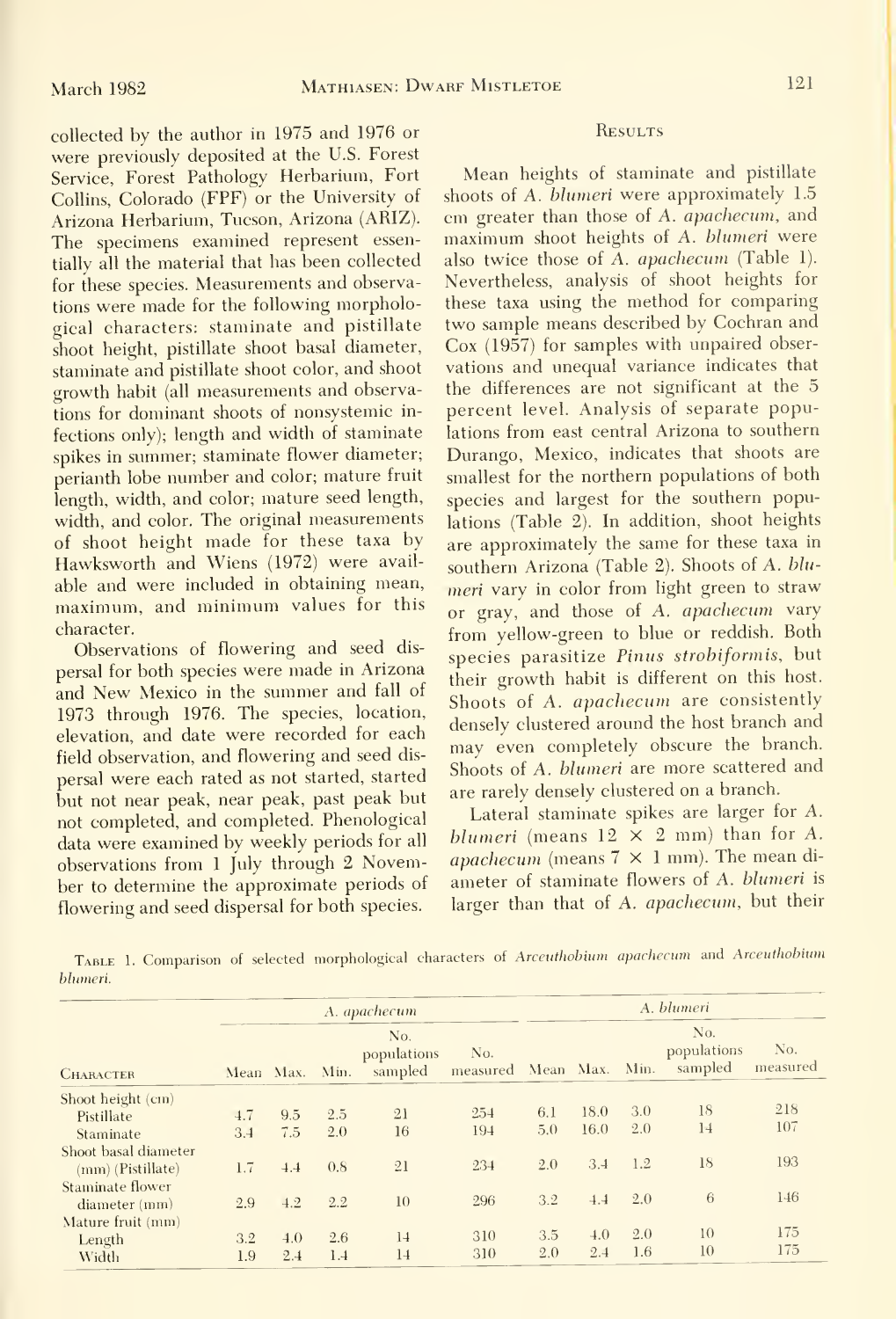size range is approximately the same (Table 1). Perianth lobe dimensions are similar also, but their color varies. In A. apachecum the perianth lobes are the same color as the male shoots, but in A. blumeri they are darker. These species also differ in the number of perianth lobes. Arceuthobium apachecum is predominantly 3-merous (65 percent), commonly 4-merous (33 percent), and rarely 5 merous (2 percent); A. blumeri is pre dominantly 4-merous (53 percent), less commonly 3 or 5-merous (31 percent and 15 percent, respectively), and rarely 6-merous (1 percent). Comparison of perianth lobe number in separate populations from east central Arizona to southern Durango, Mexico, in dicates that 3-merous staminate flowers pre dominate in the northern populations of A. apachecum and gradually change until 4merous flowers predominate in most of the southern populations of this species (Table 3). Four-merous flowers predominate in the most northern populations of A. blumeri, but the few counts made for this species in Mexico indicate that 3-merous flowers may pre dominate in the southern populations. Six merous flowers were found only in the Ari zona population of A. blumeri (Huachuca Mountains).

Fruits are approximately the same size for both species (Table 1). Mean dimensions of mature seed were similar also  $(2.6 \times 1.1 \text{ mm})$ for A. blumeri and  $2.3 \times 1.0$  mm for A. apachecum), but seeds of A. blumeri are dark green and those of A. apachecum are light green. Seeds from Mexican populations of A. blumeri were not available for examination, however.

| LOCATION                                                                                         | Pistillate (cm) |      | Staminate (cm) | No.  |                        |
|--------------------------------------------------------------------------------------------------|-----------------|------|----------------|------|------------------------|
| (Latitude)                                                                                       | Mean            | Max. | Mean           | Max. | populations<br>sampled |
|                                                                                                  | A. apachecum    |      |                |      |                        |
| White Mountains, Arizona<br>Mogollon Mountains, New Mexico<br>$(33^{\circ}20' - 34^{\circ}10'N)$ | 4.0             | 5.0  | 3.1            | 4.3  | 6                      |
| Mangas Mountains, New Mexico<br>(34°5'N)                                                         | 4.1             | 5.0  | 2.0            | 3.0  | $\sqrt{2}$             |
| Magdalena and San Mateo<br>Mountains, New Mexico<br>$(34^{\circ}N)$                              | 4.7             | 6.0  | 3.7            | 4.5  | $\overline{2}$         |
| Capitan Mountains, New Mexico<br>(33°30'N)                                                       | 4.2             | 5.5  | 2.0            | 4.0  | $\sqrt{2}$             |
| Pinaleno Mountains, Arizona<br>(32°30'N)                                                         | 4.2             | 5.0  | 3.7            | 4.4  | $\mathbf{2}$           |
| Santa Catalina Mountains, Arizona<br>$(32^{\circ}25'N)$                                          | 5.8             | 7.5  | 4.3            | 6.1  | $\overline{2}$         |
| Chiricahua Mountains, Arizona<br>(31°50'N)                                                       | 4.9             | 6.0  | 4.2            | 5.0  | $\overline{2}$         |
| Santa Rita Mountains, Arizona<br>(31°40'N)                                                       | 6.3             | 9.5  | 4.9            | 7.5  | 3                      |
|                                                                                                  | A. blumeri      |      |                |      |                        |
| Huachuca Mountains, Arizona<br>(31°30'N)                                                         | 6.4             | 8.5  | 4.2            | 8.0  | 3                      |
| Sierra de Ajos, Sonora, Mexico<br>(30°30'N)                                                      | 6.0             | 7.5  |                |      | $\bf{l}$               |
| Chihuahua, Mexico<br>$(26°30' - 29°30'N)$                                                        | 5.9             | 11.5 | 4.7            | 8.0  | 8                      |
| Durango, Mexico<br>$(23^{\circ}-26^{\circ}N)$                                                    | 8.0             | 18.0 | 7.6            | 16.0 | 5                      |

TABLE 2. Geographic variation in shoot height of Arceuthobium apachecum and Arceuthobium blumeri.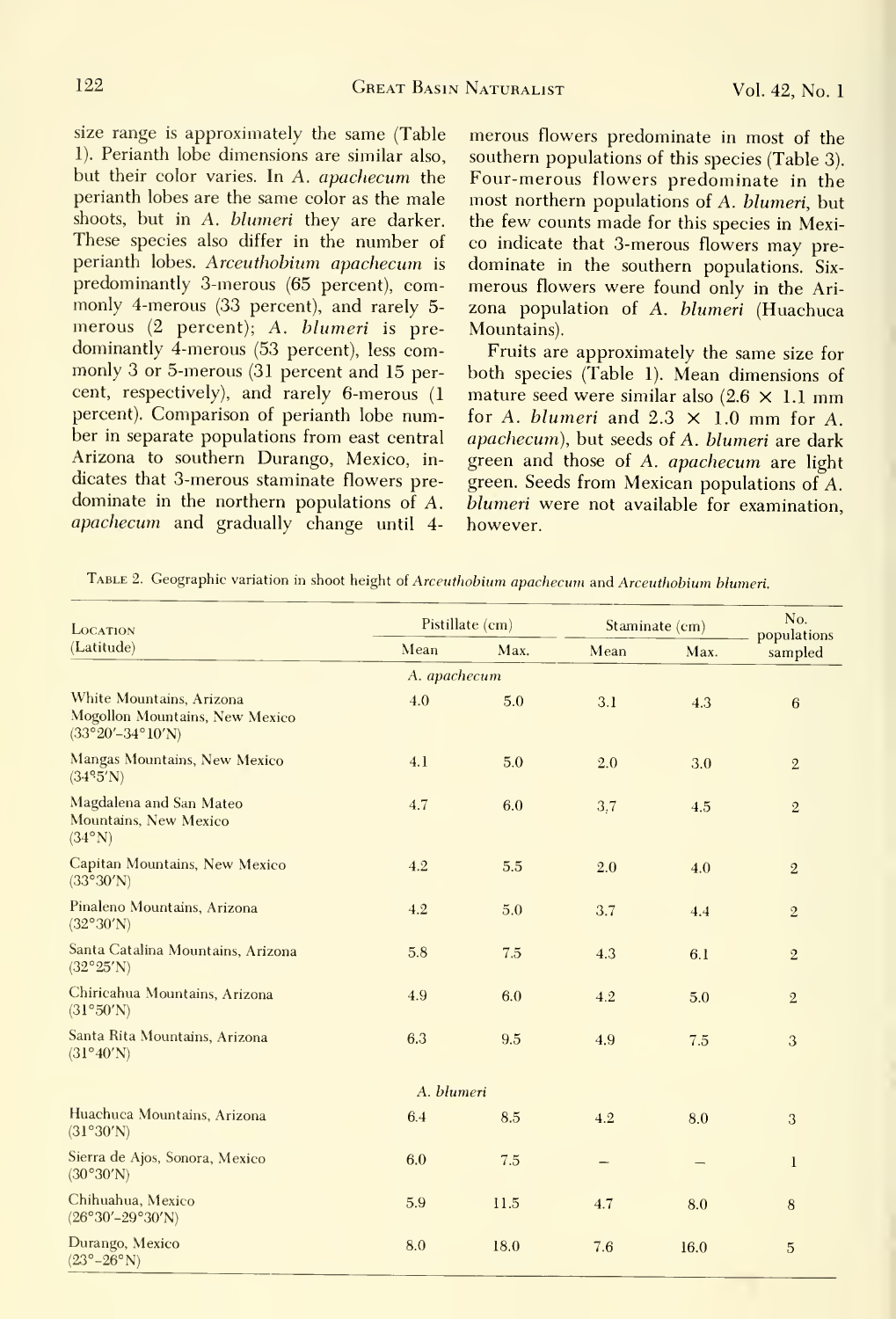Arceuthobium blumeri consistently flowers earlier than A. apachecum (Fig. 1), but one of the most southern populations of A. apache cum (Santa Rita Mountains, Arizona) flowers at approximately the same time as the most northern population of A. blumeri (Huachuca Mountains, Arizona). These populations are separated by almost 40 miles. Arceuthobium apachecum disperses seed somewhat earlier than A. blumeri (Fig. 1). Data on the flowering and seed dispersal periods of A. blumeri populations in Mexico are still inadequate, but they are evidently similar to the A.  $blu$ meri population in Arizona (Hawksworth and Wiens 1972). Both species show altitudinal variation in flowering and seed dispersal. Lower populations flower earlier than higher populations in the same mountain ranges in southern Arizona and the reverse is true for seed dispersal. Flowering of A. apachecum begins as early as mid-August in the northern populations of this species, but does not start until early September in the southern populations observed. Annual climatic variations also influence the phenology of these species. Seed dispersal starts later in years with a late fall.

#### **Discussion**

Arceuthobium apachecum and A. blumeri are morphologically similar, but differ in col or of staminate and pistillate shoots, growth habit, dimensions of lateral staminate spikes, color of perianth lobes, and seed color. Shoot height and number of perianth lobes appear to be discontinuous characters also, but analysis of different populations indicates that considerable geographic variation occurs in these characters. Although mean shoot heights are different for these species, shoots are shortest in the northern populations of A. apachecum, tallest in the southern populations of A. blumeri, and approximately the same near the geographic boundary between these taxa in southern Arizona. Variation in the number of perianth lobes appears to fol low <sup>a</sup> geographic pattern also, but more in formation is needed for Mexican populations of A. blumeri. Six-merous flowers are only known for A. blumeri, however.

Periods of flowering and seed dispersal for A. apachecum and A. blumeri are slightly dif ferent, although one population of A. apache cum does flower at approximately the same

TABLE 3. Geographic variation in number of perianth lobes of Arceuthobium apachecum and Arceuthobium bhimeri.

| LOCATION                                                       |              |                     |                |                | No.<br>populations | No.<br>measured |
|----------------------------------------------------------------|--------------|---------------------|----------------|----------------|--------------------|-----------------|
| (Latitude)                                                     | 3            | $\overline{4}$      | $\overline{5}$ | 6              | sampled            |                 |
|                                                                |              | A. apachecum $(\%)$ |                |                |                    |                 |
| White Mountains, Arizona<br>$(33^{\circ}20' - 34^{\circ}10'N)$ | 81           | 19                  | $\theta$       | $\theta$       | 6                  | 390             |
| Pinaleno Mountains, Arizona<br>(32°30'N)                       | 68           | 30                  | $\sqrt{2}$     | $\theta$       | $\sqrt{2}$         | 50              |
| Chiricahua Mountains, Arizona<br>(31°50'N)                     | 42           | 54                  | $\overline{1}$ | $\overline{0}$ | $\mathbf{2}$       | 50              |
| Santa Catalina Mountains, Arizona<br>$(32^{\circ}25'N)$        | 54           | 42                  | $\overline{4}$ | $\Omega$       | $\sqrt{2}$         | 480             |
| Santa Rita Mountains, Arizona<br>$(31^{\circ}40'N)$            | 43           | 48                  | 8              | $\theta$       | 3                  | 500             |
|                                                                |              | A. blumeri $(\%)$   |                |                |                    |                 |
| Huachuca Mountains, Arizona<br>(31°30'N)                       | 30           | 53                  | 16             | $\mathbf{1}$   | 3                  | 700             |
| Chihuahua, Mexico<br>$(26°30' - 29°30' N)$                     | $40^{\circ}$ | 58                  | $\overline{2}$ | $\theta$       | 5                  | 50              |
| Durango, Mexico<br>$(23^{\circ}-26^{\circ}N)$                  | 55           | 44                  | $\mathbf{1}$   | $\theta$       | 5                  | 100             |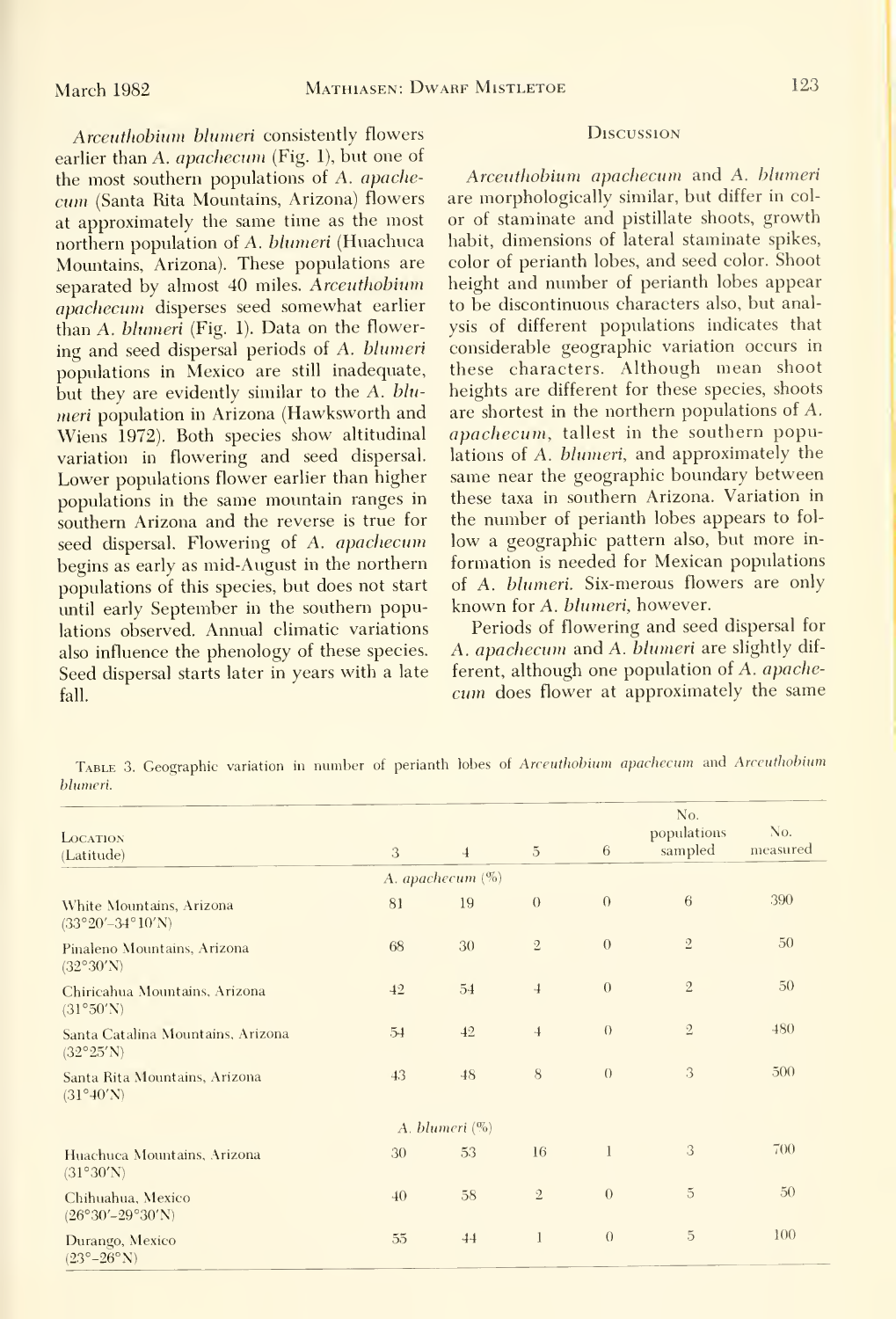time as A. blumeri in Arizona. Latitudinal variation, however, may influence these dif ferences in flowering and seed dispersal. Ar- cation ceuthohium blumeri has a more southerly range and flowers before A. apachecum, but disperses seed slightly later. This pattern is evident in the elevational variation observed for both taxa where lower populations begin flowering before higher populations in the same mountain ranges, but disperse seed sooner at the higher elevations. Scharpf (1965) reported a similar altitudinal relation ship for flowering and seed dispersal of A. abietinum Engelm. ex Munz in California. Northern populations of A. apachecum start seed dispersal before southern populations of this species in Arizona, which also suggests that latitude influences this character. There fore, the slight differences in the flowering and seed dispersal periods of these species, and possibly other fall-flowering species in the Series Campyhpoda Hawksw. & Wiens (Hawksworth and Wiens 1970, 1972) may be a result of climatic fluctuations, possibly temperature variation (Scharpf 1965), associated with latitudinal, altitudinal, or seasonal dif ferences. Variation in the flowering and seed dispersal periods of dwarf mistletoes is com-

plex and deserves more study before phenology can play an important role in the classifi of fall-flowering species of Arceuthobium.

Environmental factors may influence other physiological characters of dwarf mistletoes. The consistent inducement of witches' brooms by A. apachecum and the rare in ducement of brooms by A. blumeri was considered as a taxonomically significant dis continuity between these species by Hawksworth and Wiens (1972). Some populations of both species rarely cause brooms at lower elevations, however, but frequently cause brooms at higher elevations (Mathiasen 1979). The reason for this apparent relation ship between witches' broom formation and elevation is unknown, but the rare in ducement of brooms by A. blumeri reported by Hawksworth and Wiens is not typical of that species.

Geographic variation in morphological and physiological characters of dwarf mistletoes may be influenced by variation in their host population as well as parasitism of different hosts. Shoot height of dwarf mistletoes is di rectly related to variation in host vigor (Hawksworth 1960, Hawksworth and Wiens



Fig. 1. Approximate periods of anthesis and seed dispersal of Arceuthobium blumeri and Arceuthobium apachecum. Peak periods are shown by solid bars. Number of observations are in parentheses.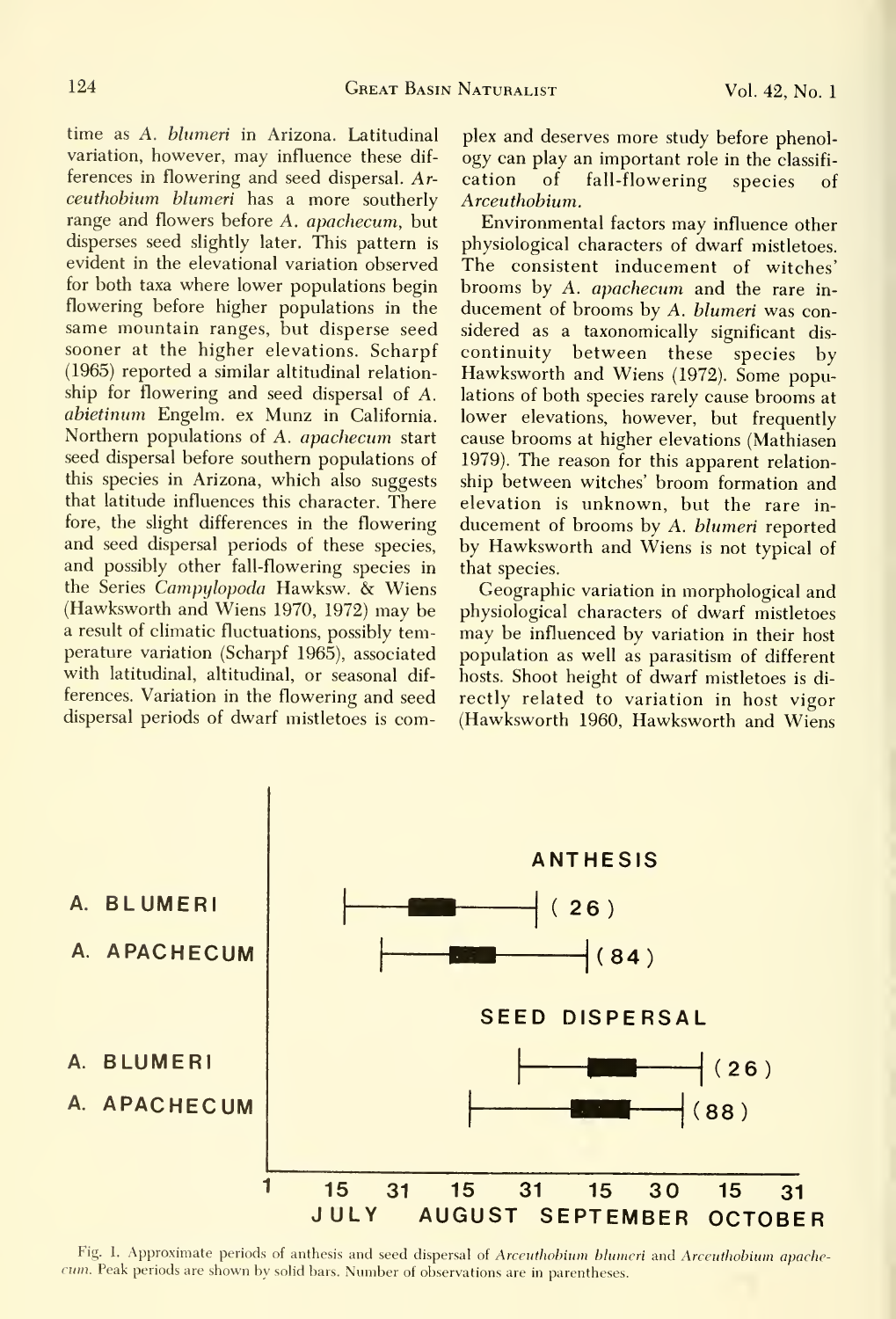1972) and may itself influence other characters of a dwarf mistletoe. The southern populations of A. blumeri parasitize Pinus ayacahuite, which is one of the largest pines in Mexico (Loock 1950, Mathiasen 1979). Pimis ayacahuite commonly occurs in moist localities, with deep, well-drained soils that are conducive to maintaining a vigorous growth rate (Loock 1950). Therefore, the large shoot heights found in the southern populations of A. blumeri may be related to the parasitism of a more vigorous host population. The tax onomic relationships between P. ayacahuite and P. strobiformis are uncertain. Morphological and physiological variation has been reported in different populations of P. strobi formis (Andresen and Steinhoff 1971) and the various taxonomic treatments of this species in different parts of its range suggest that it is quite variable (Steinhoff and Andresen 1971). Critchfield and Little (1966) considered all white pine populations from Durango, Mexico, northward to the southwestern United States to be P. strobiformis. Nevertheless, other investigators believe that many of the white pine populations in northern Mexico are typical of P. ayacahuite (Martinez 1948, Loock 1950, Mathiasen 1979). Further tax onomic studies of the white pine populations represented in the southwestern United States and northern Mexico are needed and may provide additional information concerning the relationships between A. blumeri and A. apachecum.

Hawksworth and Wiens (1972) originally considered that the dwarf mistletoes parasitizing P. strobiformis might represent a single variable taxon. They finally concluded that A. apachecum and A. blumeri warranted separate taxonomic status at the specific level, because they believed the morphological and physiological differences they detected between these taxa were geographically consistent. Hawksworth and Wiens (1972) considered two criteria as the most important factors in delimiting species of Arceuthobium: (1) species maintain their morphological integrity when parasitizing species other than their principal hosts, and (2) species of Arceuthobium are often sympatric but do not show evidence of hybridization. It is not known if A. apachecum and A. blumeri meet these criteria because they are not sympatric

and do not parasitize any species other than their principal hosts (Hawksworth and Wiens 1972, Mathiasen 1979). Hawksworth and Wiens (1972), however, reported that these taxa maintain their morphological integrity when grown under common greenhouse conditions. In addition, chemical analysis of the shoots of these species has shown there are consistent differences in their phenolic chemistry (Hawksworth and Wiens 1972, Crawford and Hawksworth 1979). Artificial hybridization of A. apachecum and A. blumeri has been attempted, but the results were in conclusive (Mathiasen, unpubl. ms.). Crosses between A. apachecum (staminate) and A. blumeri (pistillate) were destroyed by a wildfire in the Huachuca Mountains, Arizona, in 1977 before results could be assessed. Crosses between A. blumeri (staminate) and A. apachecum (pistillate) in the Santa Catalina Mountains, Arizona, resulted in no successful fruit set, but the control crosses (A. apache  $cum$  [staminate]  $\times$  A. apachecum [pistillate]) yielded very poor fruit set. These in vestigations must be repeated before their re sults can be considered as evidence these species are reproductively incompatible.

Although geographic variation occurs in some of the morphological and physiological characters used by Hawksworth and Wiens to delimit A. apachecum and A. blumeri, the results of this study indicate there are several geographically consistent morphological dis continuities between these taxa. <sup>I</sup> believe these morphological differences are tax onomically significant and suggest that these dwarf mistletoes should be given separate taxonomic recognition. Nevertheless, these populations may represent intermediate stages of gradual evolutionary divergence, and perhaps their recognition at the sybspecific level would be more representative of their natural relationship.

Hawksworth and Wiens (1972) defined subspecies of Arceuthobium as "geographically restricted populations, delimited by rel atively few but consistent variations." The dwarf mistletoe populations parasitizing Pinus strobiformis appear to more closely conform to these criteria than those used by Hawksworth and Wiens to define species of Arceuthobium. Examination of the dis continuities separating currently recognized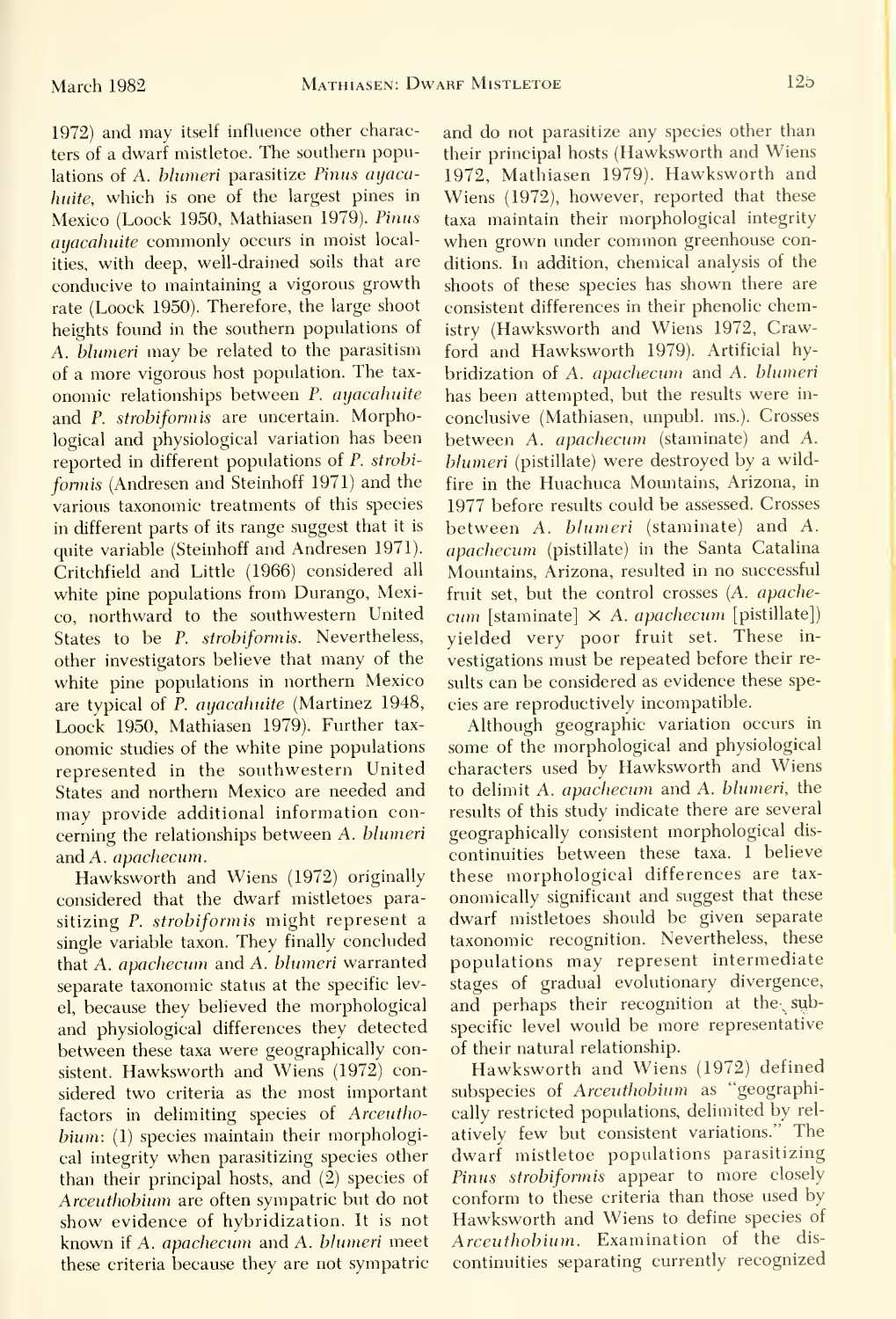subspecies of Arceuthobium (Hawksworth and Wiens 1970, 1972, 1977) indicates there are more morphological and physiological differences between these taxa than between A. apachecum and A. blumeri. Several species in the Series Campylopoda, however, in cluding A. apachecum and A. blumeri, are delimited by relatively few morphological and physiological differences, so the classifi cation of taxa in this series is relatively consistent. Because species and subspecies of Arceuthobium differ only in the number of dis continuities between them (Hawksworth and Wiens 1972), the elevation of currently rec ognized subspecies to specific rank or the separation of some species into subspecies ANDRESEN, J. M., AND R. J. STEINHOFF. 1971. The taxwould alleviate the apparent inconsistencies <sup>I</sup> feel exist in the present classification of Ar ceuthobium. Consistency in the classification of a group is desirable and changes in the rank of taxa for motives of consistency or for achieving a more balanced natural classifica tion are justified (Davis and Heywood 1963). Isozyme analyses and additional field studies of dwarf mistletoe populations in Mexico and the western United States are in progress, and the results may provide evidence that changes in the rank of some taxa would create, a more natural and consistent classifica tion of the genus (F. G. Hawksworth and Dan Nikrent, pers. comm., 1981). Therefore, <sup>I</sup> do not feel that a change in the rank of A. apachecum or A. blumeri should be considered until additional information is available concerning their natural relationships and their relationship with other species in the Series Campylopoda.

Stability in the classification of such an economically important group as Arceuthobium is desirable; yet it is doubtful that this can be achieved in the near future because little is known about the ranges and natural relationships of the recently discovered Mexican and Central American species (Hawksworth and Wiens 1972, 1977, 1980). More than one-half of the taxa now recognized have been described in the last 10 to 15 years, so much critical work on the entire genus will be required before a more stable classification of Arceuthobium can be achieved.

#### **ACKNOWLEDGMENTS**

This research was supported by the U.S. Forest Service, Rocky Mountain Forest and Range Experiment Station, and the University of Arizona, Department of Plant Pathology. <sup>I</sup> would particularly like to thank F. G. Hawksworth for his support and constructive comments regarding the final manuscript. Our discussions concerning the taxonomy of Arceuthobium have greatly contributed to this work.

#### LITERATURE CITED

- onomy of Pinus flexilis and Pinus strobiformis. Phytologia 22: 57-70.
- Cochran, W. G., and G. M. Cox. 1957. Experimental designs, 2d ed., John Wiley & Sons, Inc., New York.
- Crawford, D., and F. G. Hawksworth. 1979. Flavo noid chemistry of Arceuthobium (Viscaceae). Brittonia 31:212-216.
- Critchfield, W. B., and E. L. Little. 1966. Geographic distribution of the pines of the world. U.S. Dept. Agric, Misc. Publ. 991, 97 pp.
- Davis, P. H., and V. H. Heywood. 1963. Principles of angiosperm taxonomy. Oliver and Boyd, Princeton, New Jersey.
- GILL, L. S. 1935. Arceuthobium in the United States. Connecticut Acad. Arts and Sci. Trans. 32: 111-245.
- Gray, A. 1850. Plantae Lindheimerianae. Part II. Boston J. Natur. Hist. 6: 141-240.
- Hawksworth, F. G. I960. Growth rate of dwarf mistletoe infections in relation to the crown class of the host U.S. Dept. Agric. For. Serv., Res. Note RM-41, 4 p.. Rocky Mtn. For. and Range Exp. Stn., Fort Collins, Colorado.
- HAWKSWORTH, F. G., AND D. WIENS. 1965. Arceuthobium in Mexico. Brittonia 17: 213-238.
- ... 1970. New taxa and nomenclatural changes in Arceuthobium (Viscaceae). Brittonia 22: 265-269.
- 1972. Biology and classification of dwarf mistletoes (Arceuthobium). U.S. Dept. Agric. For. Serv., Agric. Handb. 401, 234 pp.
- 1977. Arceuthobium (Viscaceae) in Mexico and Guatemala: additions and range extensions. Brit tonia 29: 411-418.
- 1980. A new species of Arceuthobium (Viscaceae) from central Mexico. Brittonia 32: 348-352.
- Kuijt, J. 1973. Review of "Biology and classification of dwarf mistletoes (Arceuthobium)" by F. G. Hawksworth and D. Wiens. 1972. Madrono 22: 34-35.
- LoocK, E. E. M. 1950. The pines of Mexico and British Honduras. Union South Africa Dept. For. Bull. 35, 244 pp.
- Martinez, M. 1948. Los pinos Mexicanos. Ed. 2 Mexico, 361 pp.